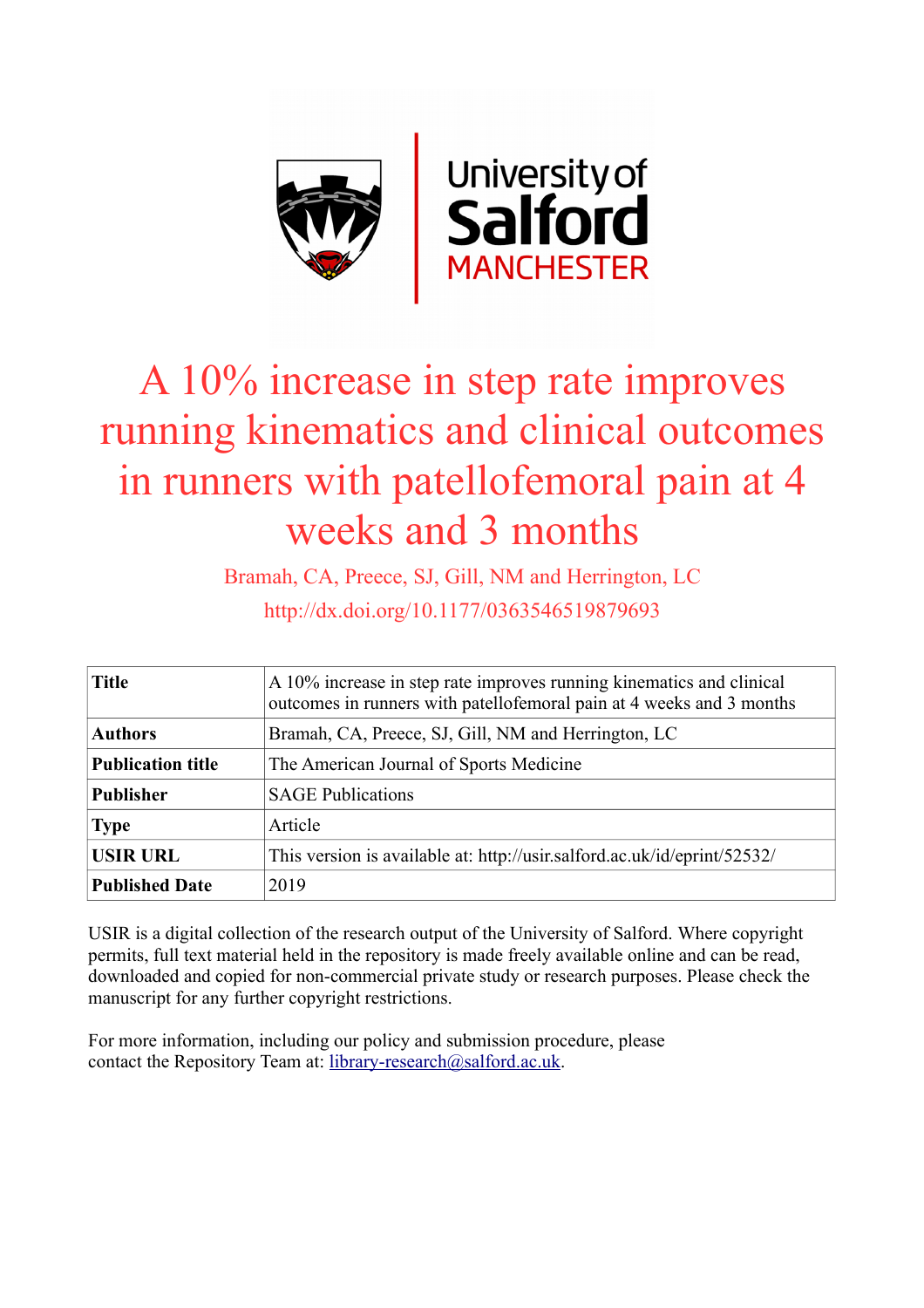# A 10% Increase in Step Rate Improves Running Kinematics and Clinical Outcomes in Runners With Patellofemoral Pain at 4 Weeks and 3 Months

Christopher Bramah,<sup>\*†</sup> MSc, MCSP, Stephen J. Preece,<sup>†</sup> PhD, Niamh Gill,<sup>†</sup> PhD, and Lee Herrington.<sup>†</sup> PhD, MCSP *Investigation performed at the School of Health Sciences, University of Salford, Salford, UK*

Background: Aberrant frontal-plane hip and pelvis kinematics have been frequently observed in runners with patellofemoral pain (PFP). Gait retaining interventions have been shown to improve running kinematics and may therefore be beneficial in runners with PFP.

Purpose: To investigate whether a 10% increase in the running step rate influences frontal-plane kinematics of the hip and pelvis as well as clinical outcomes in runners with PFP.

Study Design: Case series; Level of evidence, 4.

Methods: Runners with PFP underwent a 3-dimensional gait analysis to confirm the presence of aberrant frontal-plane hip and/or pelvis kinematics at baseline. A total of 12 participants with frontal-plane hip and/or pelvis kinematics 1 standard deviation above a reference database were invited to undergo the gait retraining intervention. Running kinematics along with clinical outcomes of pain and functional outcomes were recorded at baseline, 4 weeks after retraining, and 3 months. Gait retraining consisted of a single session where step rate was increased by 10% using an audible metronome. Participants were asked to continue their normal running while self-monitoring their step rate using a global positioning system smartwatch and audible metronome.

Results: After gait retraining, significant improvements in running kinematics and clinical outcomes were observed at 4-week and 3-month follow-up. Repeated-measures analysis of variance with post hoc Bonferroni correction (*P* \ .016) showed significant reductions in peak contralateral pelvic drop (mean difference [MD], 3.12° [95% CI, 1.88°-4.37°]), hip adduction (MD, 3.99° [95% Cl, 2.01°-5.96°]), and knee flexion (MD, 4.09° [95% Cl, 0.04°-8.15°]) as well as significant increases in self-reported weekly running volume (MD, 13.78 km [95% CI, 4.62-22.93 km]) and longest run pain-free (MD, 6.84 km [95% CI, 3.05-10.62 km]). Friedman test with a post hoc Wilcoxon signed-rank test showed significant improvements on a numerical rating scale for worst pain in the past week and the Lower Extremity Functional Scale.

Conclusion: A single session of gait retraining using a 10% increase in step rate resulted in significant improvements in running kinematics, pain, and function in runners with PFP. These improvements were maintained at 3-month follow-up. It is important to assess for aberrant running kinematics at baseline to ensure that gait interventions are targeted appropriately.

Registration: NCT03067545 (ClinicalTrials.gov identifier)

Keywords: patellofemoral pain; running; gait retraining; kinematics; step rate

The American Journal of Sports Medicine 1–8 DOI: [10.1177/0363546519879693](https://doi.org/10.1177/0363546519879693) 2019 The Author(s)

physical activity, with participation rates growing annually. Although running offers several health benefits, it also poses a considerable risk of injury to the musculoskeletal system. Overall injury incidence rates are reported to range between 19% and 78% among recreational runners,<sup>37</sup> with recurrence rates in 20% to 70% of all cases.<sup>38</sup> Of all running injuries, patellofemoral pain (PFP) is considered the most common running-related knee injury, 36 with incidence and prevalence rates as high as 20.8% and 22.7%, respectively.<sup>34</sup>

Recreational running is an increasingly popular method of

PFP is known to have a multifactorial cause, with aberrant running mechanics identified as one risk factor.<sup>21,22,24</sup>

<sup>\*</sup>Address correspondence to Christopher Bramah, MSc, MCSP, School of Health Sciences, University of Salford, Blatchford Building, Salford, M6 6PU, UK (email: c.a.bramah@salford.ac.uk) (Twitter: @chrishramah)

<sup>&</sup>lt;sup>†</sup>School of Health Sciences, University of Salford, Salford, UK.

One or more of the authors has declared the following potential conflict of interest or source of funding: This project was internally funded by the University of Salford. AOSSM checks author disclosures against the Open Payments Database (OPD). AOSSM has not conducted an independent investigation on the OPD and disclaims any liability or responsibility relating thereto.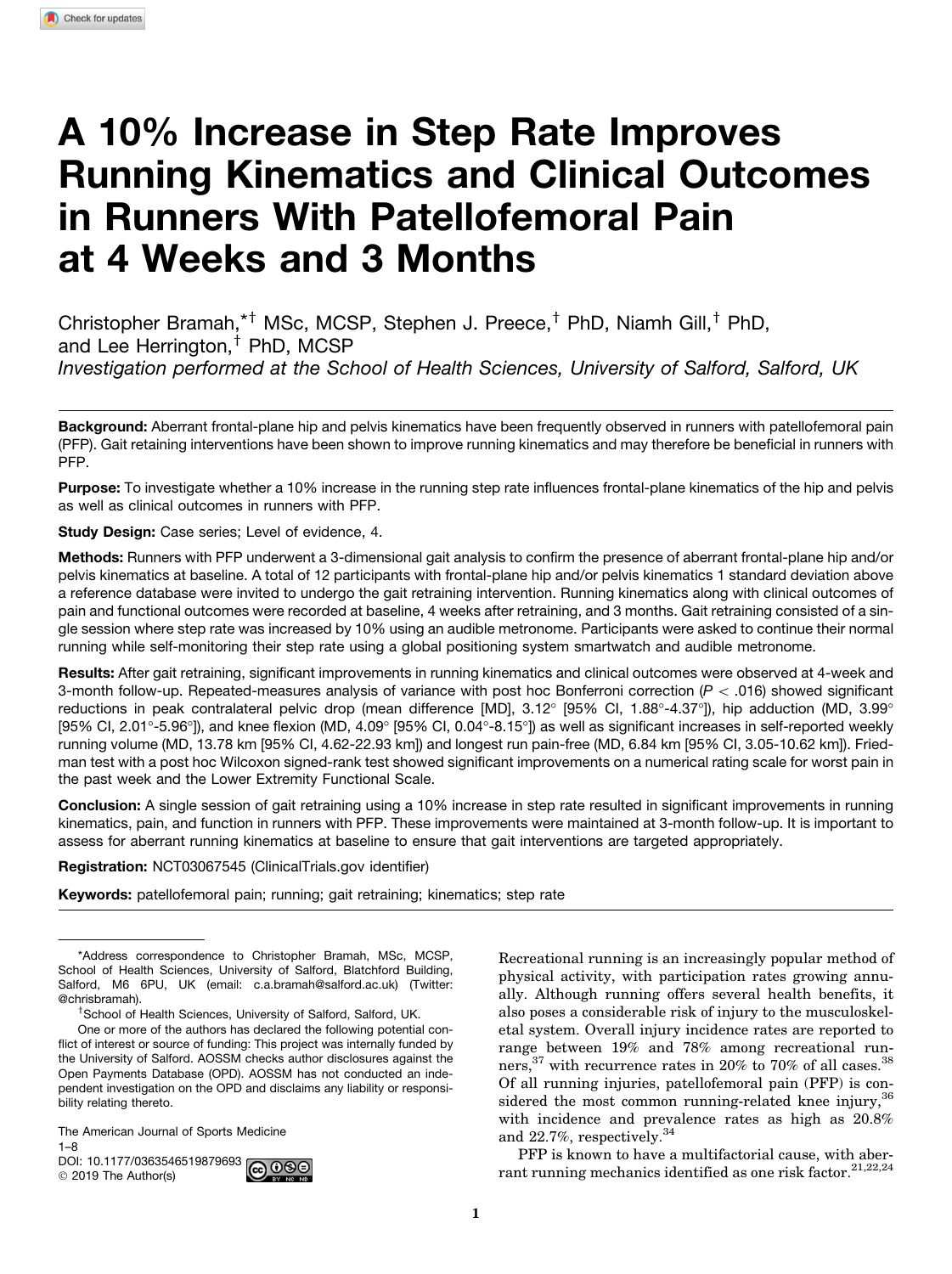Runners with PFP have been reported to demonstrate increased hip adduction  $(HADD)$ ,  $^{24,25,41}$  hip internal rotation,<sup>25</sup> and contralateral pelvic drop  $(CPD)^{41}$  when compared with injury-free controls. It is thought that aberrant frontal- and transverse-plane running kinematics may result in lateral tracking of the patella, leading to a rise in patellofemoral joint stress.<sup>30</sup> When exposed to repeat loading cycles during running, the knee may experience damage to the underlying chondral surface, stress within the subchondral bone, and excitation of nociceptors, leading to pain and injury.<sup>2</sup>

Gait retraining is a clinical intervention that targets aberrant running kinematics within the rehabilitation of PFP. Current evidence has shown improvements in kinematics and clinical outcomes after mirror retraining,<sup>42</sup> real-time feedback,<sup>26</sup> and transitioning to a forefoot contact.32,33 However, the use of mirror retraining and realtime feedback is restricted to clinical and laboratory settings, limiting their practical applicability, while transitioning to a forefoot strike has been shown to increase Achilles tendon and ankle joint loading, which may increase the risk of lower limb injury.<sup>1</sup> Furthermore, these studies often utilize a faded feedback design consisting of 8 sessions over a 2-week period, requiring close clinical supervision. Therefore, there is a need for gait retraining methods that can be easily integrated outside of a laboratory setting while providing positive clinical and biomechanical outcomes.

Increasing step rate may be one method of gait retraining that could be integrated outside of a laboratory setting. Through the use of global positioning system (GPS) smartwatches and mobile metronome applications, runners may be able to self-retrain and monitor their step rate without the need for close clinical supervi $sion.<sup>19,40</sup>$  Currently, only 3 studies have investigated the effects of increasing the step rate among runners with  $PFP<sub>.11,12,20</sub>$  Neal et al<sup>20</sup> reported improved frontal-plane hip and pelvis kinematics along with reductions in pain but did not investigate whether improvements were maintained beyond the 6-week follow-up period. Esculier et  $al<sup>12</sup>$ reported gait retraining to be no more effective than education on load management, and Dos Santos et  $al<sup>11</sup>$  reported minimal changes in pain after a 2-week retraining period. Furthermore, both Esculier et al and Dos Santos et al did not report any change in frontal-plane hip and pelvis kinematics after the retraining period. Therefore, questions remain regarding the clinical effectiveness of increasing the step rate and whether step rate retraining results in long-term kinematic adaptations among runners with PFP.

The aim of the current study was to investigate whether a 10% increase in the running step rate influences frontalplane kinematics of the hip and pelvis as well as clinical outcomes in runners with PFP. Rather than use a clinically monitored faded feedback design, we sought to investigate whether runners can self-administer gait retraining interventions using an audible metronome and a GPS smartwatch. We hypothesized that a 10% increase in step rate would result in significant reductions in frontal-plane hip and pelvis kinematics and improvements in clinical outcomes and that these changes would be present at short- and long-term follow-up.

# **METHODS**

# **Participants**

Participants were recruited through advertisements at local sports injury clinics, running clubs, and a university-based running clinic. Ethical approval for the study was obtained via the local ethics committee, and all participants provided written informed consent before participation. This study was registered as a clinical trial (ClinicalTrials.gov registration No. NCT03067545) with enrollment for the trial between March 2017 and December 2018. An a priori sample size calculation was conducted using data from a previous gait retraining study identifying a 2.3° reduction in CPD after retraining with an effect size of  $1.09<sup>26</sup>$  Using G\*Power software, we calculated that 12 participants would be required to detect an effect size of 1.25 with a power of 0.8 and an adjusted critical alpha of .016. This calculation was based on the use of paired tests to detect differences in peak CPD, which were similar to changes observed in previous studies after gait retraining  $(2.3^{\circ})^{26}$  and also of similar magnitude to differences observed between injured and healthy runners  $(2.7^{\circ})$ .<sup>4</sup>

# Inclusion/Exclusion Criteria

All participants were required to own a GPS smartwatch or running watch capable of monitoring step rate. Participants were included in the gait retraining intervention based on a 3-stage assessment process. First, a subjective assessment and clinical examination were used to confirm the presence of PFP. Once the diagnosis of PFP was confirmed, a 3-dimensional (3D) gait analysis was conducted to confirm the presence of aberrant hip and/or pelvis kinematics. To ensure that the injury diagnosis met the consensus definition of a running-related injury, $43$  participants had to report an insidious onset of anterior knee pain during running lasting for a minimum of 3 months, causing a self-reported restriction to either their running volume or duration. Participants were required to be running a minimum of twice per week, with their worst pain rated a minimum of 3 out of 10 on a numerical rating scale (NRS) for pain  $(0 = no \,\text{pain}, 10 = \text{worst possible pain})$ . Pain must also have been reproduced by  $\geq 1$  of the additional activities of squatting, kneeling, prolonged sitting, or ascending or descending stairs. Participants were excluded if they reported having any known medical condition, had undergone prior musculoskeletal surgery, had a neurological impairment, had diagnosed knee osteoarthritis, had a structural deformity of the knee, had an onset of knee pain caused by trauma or any other sporting activity, had ceased running, or were undergoing additional treatment outside of the study. To control for training errors as a potential underlying cause of injury, participants were also excluded if they reported the onset of symptoms to occur after an increase in their weekly training volume  ${\ge}30\%$ .<sup>23</sup>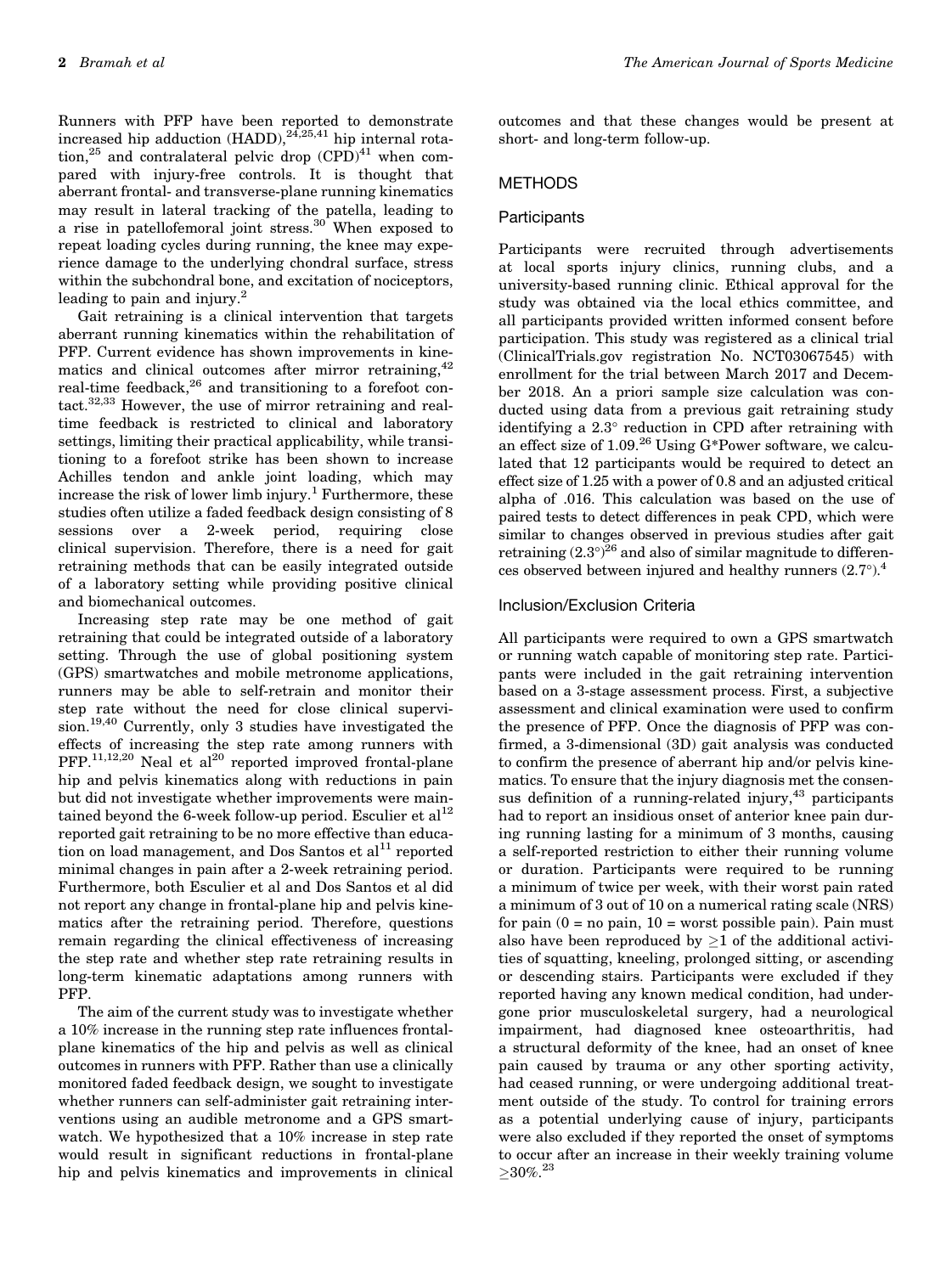After the subjective assessment, participants were invited to undergo a clinical examination led by the lead clinician (C.B.) to confirm the diagnosis of PFP in accordance with previously published diagnostic criteria.<sup>9</sup> Specifically, for inclusion in the study, pain must have been retropatellar or peripatellar in nature and reproduced on squatting with the exclusion of any patellar instability, ligamentous or meniscal injury.<sup>9</sup> Pain on squatting has been shown to have a sensitivity of 91% and a negative predictive value of 74%, suggesting this examination to be the best available test for PFP.<sup>9,27</sup> A combination of additional, but nonessential, clinical tests was used to further increase the diagnostic accuracy of PFP.8 Tests included patellar compression, patellar apprehension, pain on palpation of the lateral patellar facet, and pain on resisted quadriceps contraction in 30 $^{\circ}$  of knee flexion.<sup>8,27</sup> These tests are known to have low sensitivity and specificity when used in isolation and were not used as a sole diagnostic criterion for PFP.<sup>8,27</sup>

Once the diagnosis of PFP was confirmed, each participant underwent an initial 3D gait analysis as outlined below and completed clinical outcome measures to monitor pain and functional improvements. Clinical outcome measures included the Lower Extremity Functional Scale  $(LEFS)$ , previously validated for use in PFP,<sup>3</sup> as well as self-reported worst pain experienced in the past week using the NRS  $(0 = no pain, 10 = worst possible pain)$ . Additional outcomes monitored were self-reported longest distance run pain-free and total weekly running volume.

# Kinematic Data Collection

Kinematic data were collected from all participants with confirmed PFP while running on a treadmill (F63; Sole Fitness) at 3.2 m/s wearing their own running shoes. After a 5 minute warm-up period, 30 seconds of kinematic data were collected using a 12-camera Oqus system (240 Hz; Qualisys). A total of 9 anatomic segments were tracked following a previously published protocol.17,31 Segments included the thorax; pelvis; and bilateral thigh, shank, and foot segments. Further details of the markers used to track each segment and the precise definition of the anatomic coordinate systems are provided in previous publications.13,17,31

Raw kinematic data were low pass filtered at 10 Hz. Intersegmental kinematics, along with motions of the pelvis and thorax with respect to the laboratory system, were calculated using a 6 degrees of freedom model with Visual3D software (C-Motion). Gait events were defined using a kinematic approach in which initial contact was defined as the first vertical acceleration peak of either the heel or metatarsal markers and toe-off defined as the vertical jerk peak of the second metatarsal marker.14 Gait events were subsequently used to segment each kinematic signal into a minimum of 10 consecutive gait cycles. An ensemble average for each signal was created and selected kinematic parameters derived from the ensemble average curves. This latter processing was carried out using a custom Matlab script (MathWorks).

Participants were invited to participate in the gait retraining study providing that they demonstrated aberrant hip and/or pelvis kinematics during the initial 3D gait analysis. Aberrant hip and pelvis kinematics were defined as peak HADD and CPD angles  $\geq$ 1 standard deviation above the mean of a previously published database of healthy recreational runners running at the same speed<sup>4</sup> (qualifying criteria = CPD  $\geq 5.6^{\circ}$  and/or HADD  $\geq 13.2^{\circ}$ ). Runners who did not meet the kinematic inclusion criteria were not included in the study and were referred to a health care professional for further management.

#### Retraining Protocol

All participants included within the retraining protocol completed a single 10-minute retraining session conducted immediately after the initial 3D gait analysis. During the retraining session, participants were asked to run at the same speed with a 10% increase in their original step rate. Step rate was calculated as the number of foot contacts per minute. During the first 5 minutes of the retraining protocol, participants were instructed to match their footsteps to an audible metronome set to the new step rate. For the final 5 minutes of the retraining session, the audible metronome was removed, and participants were instructed to continue running at the increased step rate. Throughout this time, participants were monitored by the lead researcher to ensure that they were able to maintain the higher step rate and the metronome reintroduced if they failed to do so.

After the retraining session, participants were provided with instructions for self-administration and monitoring of the increased step rate. Specifically, during the first 2 weeks, participants were instructed to continue using a free downloadable metronome application set to the new step rate. During the third and fourth weeks, participants were instructed to continue running without the use of the metronome but were instructed to self-monitor their cadence using their GPS smartwatch. Participants were permitted to increase their running volume at any point in the retraining period provided that any knee pain experienced was rated below 3 of 10 on an NRS.

All participants were invited to follow-up 3D gait analysis sessions at 4 weeks and 3 months after the initial assessment. This follow-up period allowed us to investigate whether kinematic changes could be maintained across a time frame comparable with previous gait retraining studies.<sup>42</sup> The follow-up sessions were completed following the same kinematic testing procedures as the first visit, recording the same clinical outcome measurements. After the 4-week follow-up assessment, participants were instructed to continue running without the use of the metronome. No restrictions to training parameters were provided; participants were instead instructed to increase their training volume or pace and change surfaces as they saw fit provided that any pain experienced was rated lower than 3 of 10 on the NRS.

### Data Analysis

Several kinematic parameters were selected for data analysis. Kinematic parameters included peak CPD, HADD,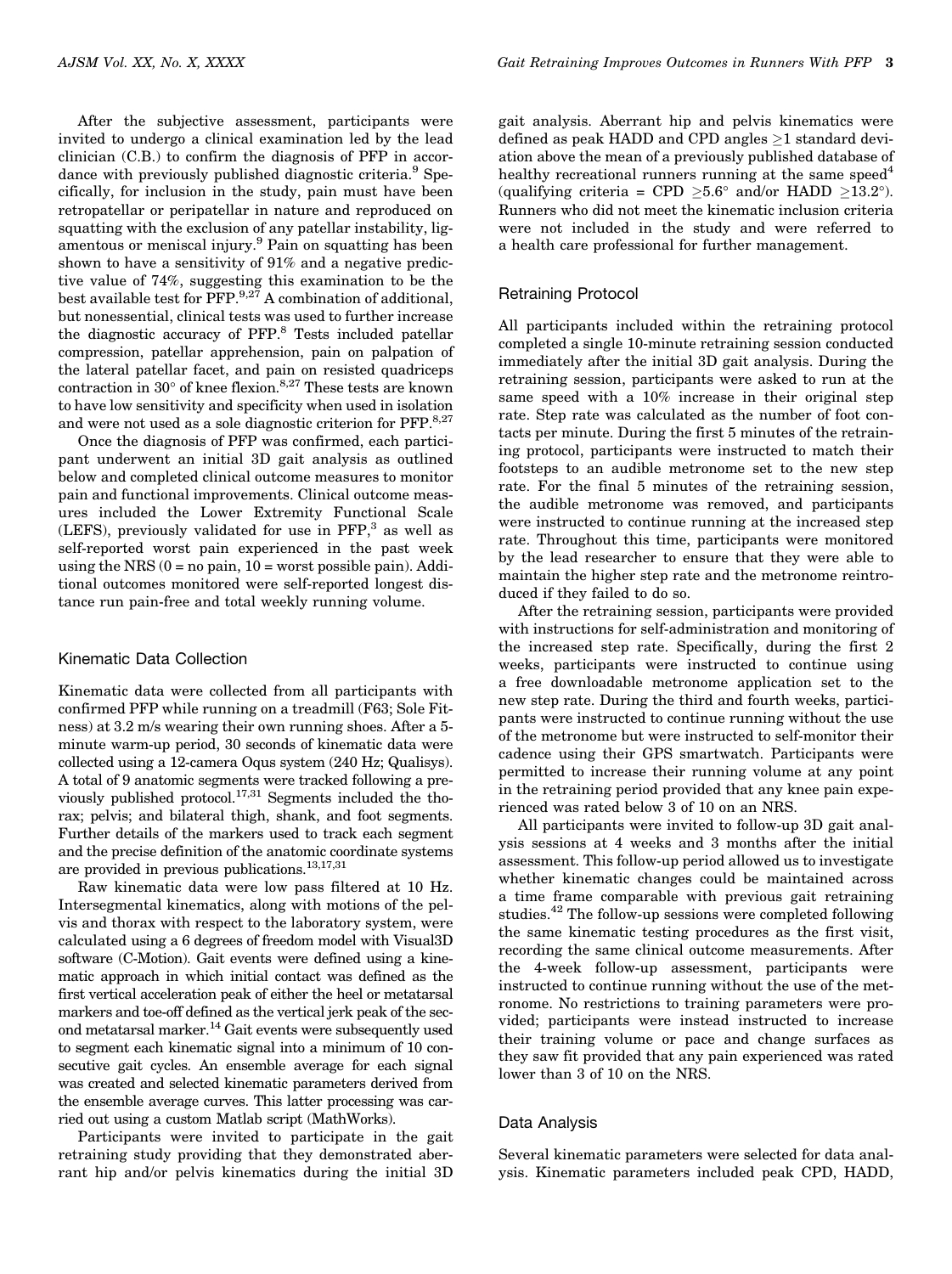hip internal rotation, and knee flexion. These parameters were selected based on previous research highlighting associations with these parameters and PFP. $4,20,25,4$ Peak angles at midstance were defined as the maximum joint angles between initial contact and toe-off. Stride rate was also included within the analysis, measured as steps per minute, along with clinical outcome measures of worst pain experienced in the past week using the NRS, longest distance run pain-free, total weekly running volume, and LEFS score.

#### Statistical Analysis

Repeated-measures analysis of variance was used to assess for differences in kinematic parameters between the initial assessment (baseline), 4-week follow-up, and 3-month follow-up, with a critical alpha of  $\lt$ .05. When significant differences were observed, post hoc Bonferroni testing, with an adjusted critical alpha of  $\lt$ .016, was used to identify differences between time points. Clinical outcomes of the NRS and LEFS were analyzed using the Friedman test for nonparametric data with a post hoc Wilcoxon signed-rank test. Effect sizes were calculated for pairwise comparisons using the Cohen  $d$  and interpreted as 0.2, 0.5, and 0.8 as small, medium, and large, respectively.<sup>6</sup>

# **RESULTS**

A total of 33 participants met the initial subjective inclusion criteria and were invited for a clinical examination. After the clinical examination, 18 were diagnosed as having PFP and invited to take part in the 3D gait analysis. After the 3D gait analysis, 12 participants met the inclusion criteria and were enrolled in the gait retraining study. There were 2 participants who dropped out of the study between the 4-week and 3-month follow-up points. The first participant failed to attend the 3-month follow-up and did not respond to contact, and the second developed a tibial stress fracture on the same limb and was unable to continue the study. Both participants were included in the final analysis using a last observation carried forward method $^{35}$  (Table 1).

# Kinematics

Repeated-measures analysis of variance showed a significant effect of time for several kinematic parameters (Table 2). In particular, there were significant increases in step rate and reductions in peak CPD, HADD, and knee flexion after the step rate intervention (Table 2). The post hoc test revealed that step rate significantly increased by an average of 11.2% at 4 weeks (mean difference [MD], 18.6 steps/min [95% CI, 11.97-25.23 steps/min]) and 9.2% at 3 months (MD, 15.1 steps/min [95% CI, 10.64- 19.57 steps/min]) when compared with baseline. There was a significant  $3.12^{\circ}$  reduction in CPD (MD,  $3.12^{\circ}$  [95% CI,  $1.88^{\circ}$ - $4.37^{\circ}$ ]) and  $3.99^{\circ}$  reduction in HADD (MD,  $3.99^{\circ}$ 

TABLE 1 Participant Characteristics<sup>a</sup>

|                                 | Value             |
|---------------------------------|-------------------|
| Male/female sex, n              | 4/8               |
| Age, y                          | $39.92 \pm 6.50$  |
| Weight, kg                      | $61.03 \pm 6.48$  |
| Height, cm                      | $170.33 \pm 6.98$ |
| Usual weekly running volume, km | $29.03 \pm 8.11$  |

"Values are presented as mean  $\pm$  SD unless otherwise specified.

 $[95\% \, \text{CI}, \, 2.01\degree 5.96\degree]$  at 4 week follow-up, which was also significant at 3 months when compared with baseline for both CPD (MD,  $2.7^{\circ}$  [95% CI,  $1.4^{\circ}$ -4.1 $^{\circ}$ ]) and HADD  $(MD, 2.8^{\circ}$  [95% CI, 0.4 $^{\circ}$ -5.4 $^{\circ}$ ]). Similarly, there was a significant reduction in peak knee flexion during stance phase at 4 weeks (MD,  $4.10^{\circ}$  [95% CI,  $0.04^{\circ}$ -8.15 $^{\circ}$ ]) and 3 months  $(MD, 4.15^{\circ}$  [95% CI, 0.81°-7.48°]). No significant differences were observed between the 4-week and 3-month follow-up time points for any of the kinematic parameters (Table 2).

#### Clinical and Functional Outcomes

All clinical and functional outcomes demonstrated statistically significant improvements. Specifically, there was a significant reduction in pain scores on the NRS from an average of 6.2 out of 10 at baseline to 1.0 and 0.3 at 4 weeks and 3 months, respectively  $(\chi^2 = 21.38; P < .01)$ (Figure 1), which is above the minimal clinically important difference of 1.2 points.<sup>28</sup> The LEFS demonstrated a statistically significant improvement from 62.3 at baseline to 76.6 at 4 weeks and 79.7 at 3 months  $(\chi^2 = 22.29)$ ;  $P < .01$ ) (Figure 1). When compared with baseline, this was a 14.3- and 17.4-point improvement at 4 weeks and 3 months, respectively, which is above the minimal clinically important difference of  $9$  points.<sup>3</sup> All participants demonstrated a significant increase in total weekly running volume (MD, 13.78 km [95% CI, 4.62-22.93 km]) and longest distance run pain-free (MD, 6.84 km [95% CI, 3.05-10.62 km]) from baseline to 4-week and 3-month follow-up (Table 3).

# **DISCUSSION**

The aim of this study was to investigate whether a 10% increase in the step rate would improve kinematics and clinical outcomes among runners with PFP who demonstrate aberrant frontal-plane pelvis and hip kinematics. In support of our hypothesis, we observed significant reductions in frontal-plane pelvis and hip kinematics as well as significant reductions in pain and improvements in function and running at 4 weeks, which appeared to be maintained at 3-month follow-up.

After the step rate increase, we observed a  $3.12^{\circ}$  and 3.99° reduction in CPD and HADD, respectively (Table 2), which may offer a mechanical explanation for the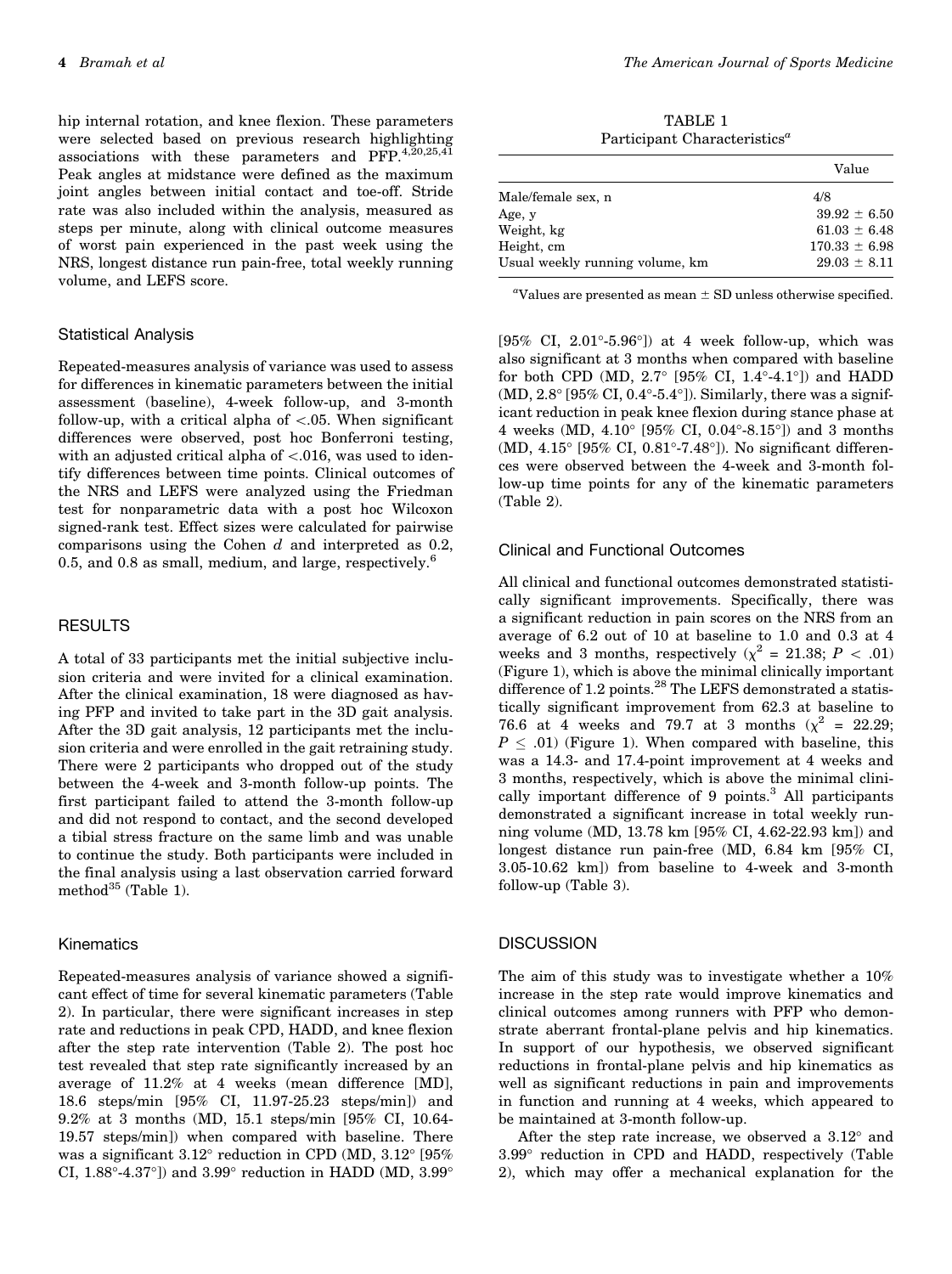|                                 | <b>Baseline</b>   | 4 wk                 | $3 \text{ mo}$      | P Value (ANOVA) | Pairwise Effect Size (Cohen d)   |      |  |
|---------------------------------|-------------------|----------------------|---------------------|-----------------|----------------------------------|------|--|
| Stride rate, steps/min          | $165.93 \pm 7.38$ | $184.53 \pm 10.10^b$ | $181.04 \pm 7.78^b$ | < 0.01          | Baseline to 4 wk                 | 2.10 |  |
|                                 |                   |                      |                     |                 | Baseline to 3 mo                 | 1.99 |  |
|                                 |                   |                      |                     |                 | $4 \text{ wk}$ to $3 \text{ mo}$ | 0.38 |  |
| Peak CPD, deg                   | $7.46 \pm 1.81$   | $4.34 \pm 2.47^b$    | $4.73 \pm 2.95^b$   | < 0.01          | Baseline to 4 wk                 | 1.44 |  |
|                                 |                   |                      |                     |                 | Baseline to 3 mo                 | 1.11 |  |
|                                 |                   |                      |                     |                 | $4 \text{ wk}$ to $3 \text{ mo}$ | 0.14 |  |
| Peak HADD, deg                  | $15.95 \pm 2.75$  | $11.96 \pm 1.77^b$   | $13.09 \pm 3.20^b$  | < 0.01          | Baseline to 4 wk                 | 1.72 |  |
|                                 |                   |                      |                     |                 | Baseline to 3 mo                 | 0.95 |  |
|                                 |                   |                      |                     |                 | $4 \text{ wk}$ to $3 \text{ mo}$ | 0.43 |  |
| Peak hip internal rotation, deg | $4.06 \pm 8.17$   | $4.18 \pm 9.35$      | $4.42 \pm 7.89$     | .93             | Baseline to 4 wk                 | 0.01 |  |
|                                 |                   |                      |                     |                 | Baseline to 3 mo                 | 0.04 |  |
|                                 |                   |                      |                     |                 | $4 \text{ wk}$ to $3 \text{ mo}$ | 0.02 |  |
| Peak knee flexion, deg          | $33.74 \pm 5.25$  | $29.64 \pm 3.23^b$   | $29.59 \pm 3.16^b$  | < 0.01          | Baseline to 4 wk                 | 0.94 |  |
|                                 |                   |                      |                     |                 | Baseline to 3 mo                 | 0.96 |  |
|                                 |                   |                      |                     |                 | 4 wk to 3 mo                     | 0.02 |  |

| TABLE 2                           |  |  |  |  |
|-----------------------------------|--|--|--|--|
| Kinematic Parameters <sup>a</sup> |  |  |  |  |

"Values are presented as mean  $\pm$  SD unless otherwise specified. Pairwise effect sizes are interpreted as 0.2 = small, 0.5 = medium, and 0.8 = large. ANOVA, analysis of variance; CPD, contralateral pelvic drop; HADD, hip adduction.

<sup>b</sup>Significant difference when compared with baseline at  $P < .016$  after Bonferroni correction.



Figure 1. Clinical outcomes at baseline, 4 weeks, and 3 months. \*Statistically significant difference when compared with baseline at  $P < .016$ . Error bars represent  $\pm 1$  standard deviation.

improved clinical outcomes seen in this study. These changes are greater than those observed in previous step rate studies, $11,20$  with this being the first study to highlight that kinematic adaptations are maintained at longer term follow-up. CPD and HADD have been cited as kinematic risk factors for PFP.4,21,24,25,41 It is thought that CPD will give rise to an increase in iliotibial band tension, resulting in lateral displacement of the patella, $15,18$  while HADD would cause the femur to shift medially under the patella.29 This would result in elevated contact pressure between the patella and lateral facet, leading to elevated joint stress and potential injury. $30$  Therefore, it is possible that the reductions in CPD and HADD after an increase in

the step rate would contribute to reduced lateral displacement of the patella and a corresponding reduction in patellofemoral joint stress.

Similarly, the reduction in peak knee flexion during stance phase may also contribute to improvements in clinical outcomes. Peak knee flexion during stance phase has been shown to influence patellofemoral joint reaction force, explaining up to 64% of the variance in peak patellofemoral joint loading.<sup>16</sup> Smaller knee flexion angles at midstance will likely reduce the external joint force as well as reduce the demand on the surrounding musculature.<sup>16</sup> In the current study, we observed a  $4.1^{\circ}$  reduction in peak knee flexion (Table 2). Given the work of Lenhart et al,  $^{16}$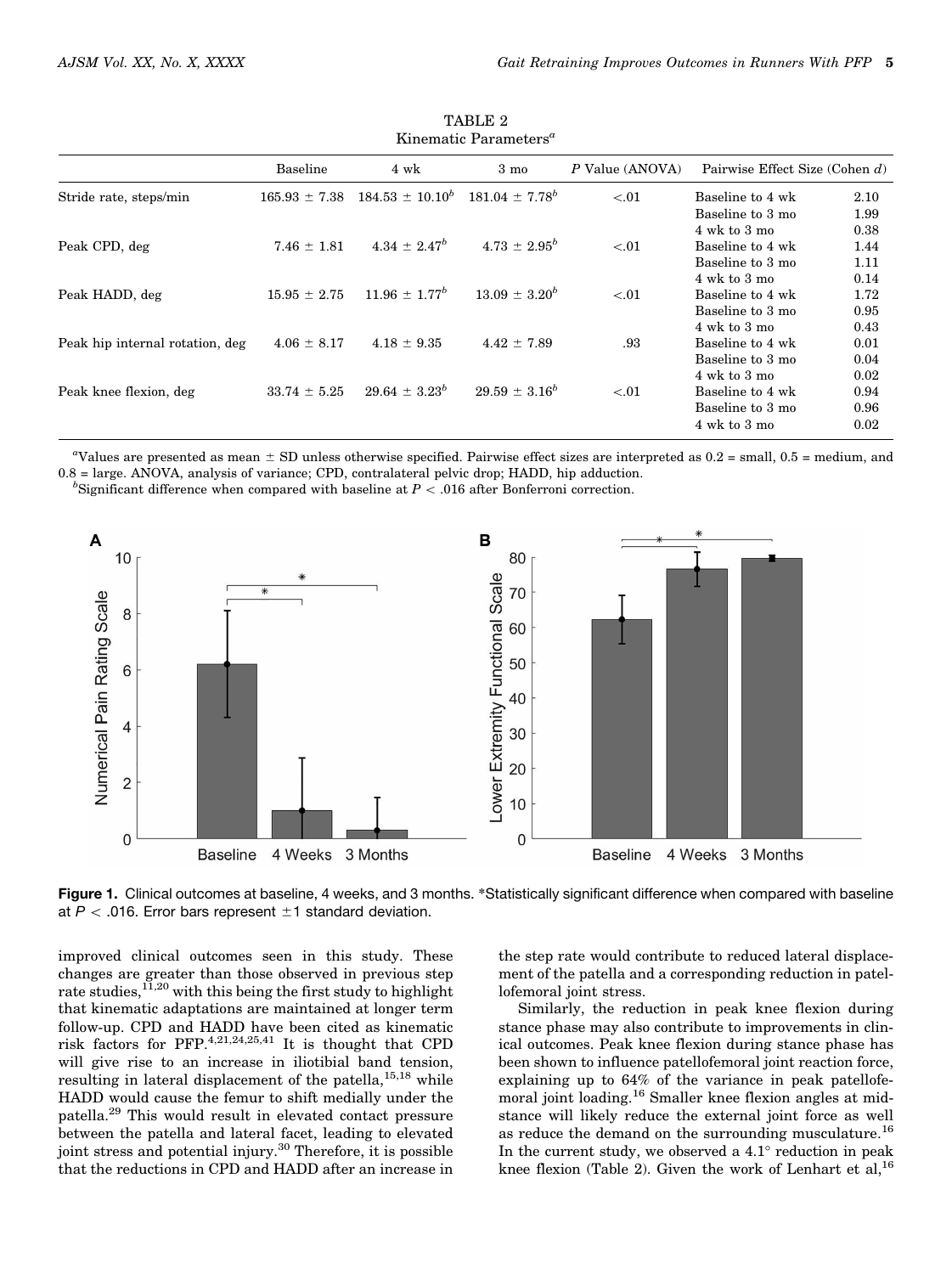| r unctional Outcomes        |                  |                     |                     |         |                                                      |                      |  |
|-----------------------------|------------------|---------------------|---------------------|---------|------------------------------------------------------|----------------------|--|
| Parameter                   | Baseline         | 4 wk                | $3 \text{ mo}$      | P Value | Pairwise Effect Size (Cohen d)                       |                      |  |
| Total distance per week, km | $13.34 \pm 9.83$ | $27.11 \pm 11.25^b$ | $28.33 \pm 12.96^b$ | < 0.01  | Baseline to 4 wk<br>Baseline to 3 mo<br>4 wk to 3 mo | 1.30<br>1.30<br>0.10 |  |
| Longest run pain-free, km   | $2.03 \pm 1.19$  | $8.87 \pm 4.39^{b}$ | $11.33 \pm 6.42^b$  | < 0.01  | Baseline to 4 wk<br>Baseline to 3 mo<br>4 wk to 3 mo | 2.10<br>2.01<br>0.44 |  |

TABLE 3  $\Gamma$ outcomesa

"Values are presented as mean  $\pm$  SD unless otherwise specified. Pairwise effect sizes are interpreted as  $0.2$  = small,  $0.5$  = medium, and  $0.8 = \text{large}$ 

<sup>b</sup>Statistically significant difference when compared with baseline at  $P < .016$ .

this magnitude of change is likely to contribute to reductions in peak patellofemoral joint force. These reductions, combined with the reductions in peak HADD and CPD, will likely lead to significant reductions in patellofemoral joint stress, which may explain the observed improvements in clinical outcomes within the present study.

We suggest that the improved frontal-plane hip and pelvis kinematics may be explained by alterations in neuromuscular activity of the hip. Willson et al<sup>39</sup> found that runners with PFP demonstrate significantly delayed onset of the gluteus medius, which had a moderate correlation with HADD excursion. It is hypothesized that delayed muscle activation of the gluteus medius during the stance phase of running would result in a loss of neuromuscular stiffness about the hip and pelvis, leading to a loss of frontal-plane stability.<sup>39</sup> Increasing step rate by 10% has been shown to directly influence the preactivation of gluteal muscles.<sup>5</sup> Specifically, Chumanov et al<sup>5</sup> reported significantly increased gluteus medius and maximus muscle activity in late swing phase, just before initial foot contact after a 10% increase in step rate. Considering the role that the gluteus medius plays in frontal-plane stability of the hip and pelvis, it is likely that the earlier onset of the gluteal muscles would result in increased neuromuscular stability during the stance phase of gait. This would likely explain the mechanical improvements of reduced CPD and HADD observed in the present study.

Reductions in peak knee flexion may also be explained by alterations in neuromuscular activity at the knee. Increasing the step rate has been shown to result in greater preactivation of the hamstrings, vastus lateralis, and rectus femoris muscles during late swing phase.<sup>5</sup> It is thought that these changes in neuromuscular coordination contribute to a more extended knee throughout the stance phase, reducing peak knee flexion angles. $5,16$ 

In contrast to previous studies, we did not identify differences in peak hip internal rotation after gait retraining. Neal et al<sup>20</sup> reported a 5.1° reduction in peak hip internal rotation after a 10% increase in step rate, whereas in the present study, we did not observe more than a  $0.5^{\circ}$  change. This may be explained by our baseline inclusion criteria of increased HADD and CPD rather than hip internal rotation. Participants within this study demonstrated 4.06° of hip internal rotation at baseline, which is less than the

 $9.1^\circ$  reported in the study by Neal et al<sup>20</sup> and similar to the 4.4° reported in the database of healthy runners used for baseline reference values.<sup>4</sup> Therefore, it is possible that participants in the present study did not demonstrate increased hip internal rotation angles at baseline and thus would be unlikely to demonstrate any change.

An interesting finding was the magnitude of clinical improvements made by participants. Specifically, participants reported their worst pain to be, on average, 1.0 out of 10 at 4-week follow-up and 0.3 out of 10 at 3-month follow-up (Figure 1). This is greater than the minimal clinically important difference of  $1.2$  points<sup>28</sup> and greater than improvements seen in previous step rate studies, which have reported average NRS scores of  $3,^{11}$   $3.8,^{12}$ and  $2.9^{20}$  out of 10 after retraining. We also observed significant improvements in function, with all runners reporting an increase in their weekly running volume and longest distance run pain-free as early as 4 weeks (Table 3), as well as a 17.4-point improvement on the LEFS at 3 months, exceeding the minimal clinically important difference of 9 points.<sup>3</sup> This contrasts with previous step rate studies, with 1 study reporting participants to be running less than their preinjury status at 20-week follow-up<sup>12</sup> and another study reporting less than a 9-point improvement on the LEFS.<sup>11</sup>

The reason for the magnitude of kinematic and clinical improvements in the present study compared with previous step rate studies may be because of the differences in inclusion criteria. In the present study, we specifically targeted participants who demonstrated aberrant kinematics at baseline. We did this to account for the multifactorial etiology of PFP and ensure that the appropriate underlying injury driver was targeted through the gait intervention. Failure to consider alternative causes of injury would likely result in the inclusion of biomechanical nonresponders in the retraining group. As such, these participants would be unlikely to demonstrate significant clinical improvements. Willy et al<sup>42</sup> and Noehren et al<sup>26</sup> are the only previous studies to use a similar inclusion criterion, with their results showing a similar magnitude of clinical improvement. Therefore, we suggest that future research should aim to establish the underlying pathological driver to appropriately target clinical interventions and that this be mirrored in clinical practice.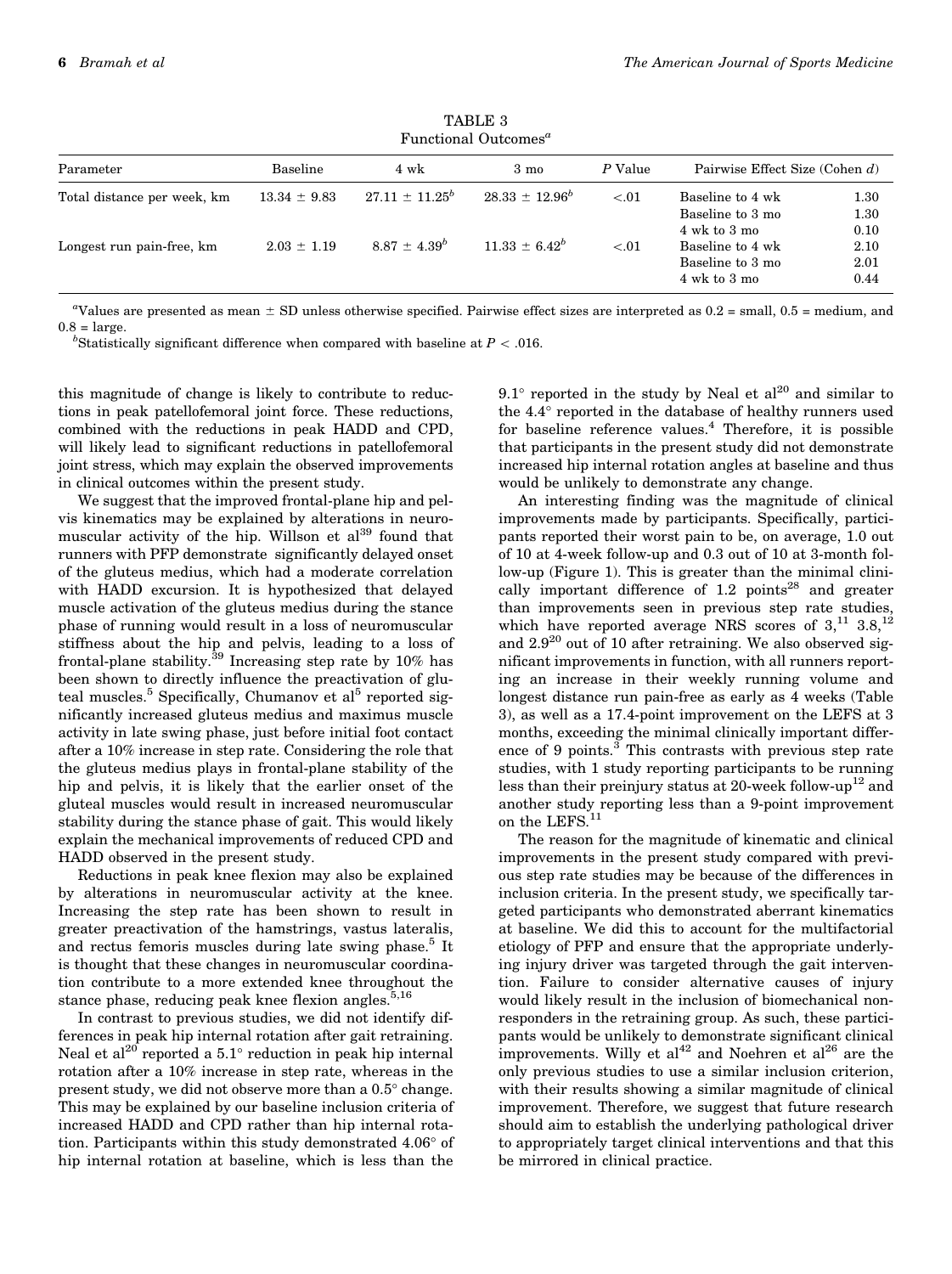# Clinical Relevance

In contrast to previous gait retraining studies, we opted to allow runners to self-administer and self-monitor their retraining using a metronome application and feedback from a GPS smartwatch. This proved successful, as all runners were able to maintain an increased cadence at 4-week and 3-month follow-up. Furthermore, at 4-week follow-up, all participants reported that they did not use the metronome beyond the first week and instead self-monitored their cadence using their GPS smartwatch. Previous studies have utilized a faded feedback design in which feedback is gradually removed over 8 sessions across a 2-week period. Although faded feedback designs have proven clinically effective, they require close clinical supervision and are restricted to clinical and laboratory settings. The present study demonstrates that simple step rate retraining can be applied outside of the laboratory and with minimal clinical contact. Importantly, 2 dimensional measures of CPD and HADD have been shown to be valid and reliable when compared with 3D measurements.10 Therefore, assessment of running kinematics and gait retraining can be easily integrated into clinical practice and a participant's normal running routine.

# Limitations

One limitation of the present study is the lack of a control group, making it difficult to ascertain whether the observed findings are true intervention effects. However, participants in the present study had an average NRS pain score of 6.2 out of 10 at baseline and a minimum symptom duration of 3 months, which has been reported to be predictive of poor prognosis at long-term follow-up.<sup>7</sup> Therefore, it is unlikely that participants would have experienced the magnitude of symptom improvement without a clinical intervention. Furthermore, the kinematic differences observed between baseline and the 4-week and 3 month time points were statistically significant, with large effect sizes above the standard error of measurement previously reported for these parameters.<sup>17</sup> These differences were of a similar magnitude to those observed previously between injured and healthy runners  $(2.7^{\circ})^4$  and after gait retraining interventions  $(2.3^{\circ})$ . <sup>26</sup> Therefore, we believe that the differences observed represent true intervention effects and could be considered biomechanically important.

A second limitation is the small participant numbers, which makes the statistical interpretation of small differences difficult. We observed no significant kinematic changes between 4-week and 3-month follow-up. We acknowledge that the small sample size limited the statistical power to detect small differences between these time points. However, the magnitude of the differences in biomechanical outcomes between these 2 follow-up points was typically small (Table 2) and lower than the standard error of measurement previously reported for these parameters.<sup>17</sup> Therefore, we believe that subtle differences between these time points are unlikely to be clinically important. However, we acknowledge that future randomized controlled trials with larger participant numbers are necessary to further validate our findings and confirm that kinematic changes are maintained over longer time periods.

It is important to note that 1 participant dropped out of the intervention after suffering a tibial stress fracture. This participant reported that the injury onset occurred after a sudden increase in training volume in preparation for a half-marathon. As we did not control participant progression of training volume, it is possible that the injury could be the result of training behaviors rather than a response to the intervention. As such, we recommend that future clinical interventions provide participants with specific advice on the safe progression of running volume to reduce the risk of further injuries.

### **CONCLUSION**

The results of this study highlight that a 10% increase in step rate improves running kinematics and clinical outcomes at 4 weeks, which are maintained at 3 months, among runners with PFP. Therefore, step rate retraining appears to be a clinically effective intervention in the rehabilitation of PFP and can easily be integrated into clinical practice. It is important to assess running kinematics at baseline to ensure that interventions are appropriately targeted.

## **REFERENCES**

- 1. Almonroeder T, Willson JD, Kernozek TW. The effect of foot strike pattern on Achilles tendon load during running. *Ann Biomed Eng*. 2013;41(8):1758-1766.
- 2. Besier TF, Gold GE, Delp SL, Fredericson M, Beaupre GS. The influence of femoral internal and external rotation on cartilage stresses within the patellofemoral joint. *J Orthop Res*. 2008;26(12):1627-1635.
- 3. Binkley JM, Stratford PW, Lott SA, Riddle DL. The Lower Extremity Functional Scale (LEFS): scale development, measurement properties, and clinical application. North American Orthopaedic Rehabilitation Research Network. *Phys Ther*. 1999;79(4):371-383.
- 4. Bramah C, Preece SJ, Gill N, Herrington L. Is there a pathological gait associated with common soft tissue running injuries? *Am J Sports Med*. 2018;46(12):3023-3031.
- 5. Chumanov ES, Wille CM, Michalski MP, Heiderscheit BC. Changes in muscle activation patterns when running step rate is increased. *Gait Posture*. 2012;36(2):231-235.
- 6. Cohen J. *Statistical Power Analysis for the Behavioral Sciences: Revised Edition*. New York: Academic Press; 1977.
- 7. Collins NJ, Bierma-Zeinstra SM, Crossley KM, van Linschoten RL, Vicenzino B, van Middelkoop M. Prognostic factors for patellofemoral pain: a multicentre observational analysis. *Br J Sports Med*. 2013;47(4):227-233.
- 8. Cook C, Hegedus E, Hawkins R, Scovell F, Wyland D. Diagnostic accuracy and association to disability of clinical test findings associated with patellofemoral pain syndrome. *Physiother Can*. 2010; 62(1):17-24.
- 9. Crossley KM, Stefanik JJ, Selfe J, et al. 2016 patellofemoral pain consensus statement from the 4th International Patellofemoral Pain Research Retreat, Manchester, part 1: terminology, definitions, clinical examination, natural history, patellofemoral osteoarthritis and patient-reported outcome measures. *Br J Sports Med*. 2016; 50(14):839-843.
- 10. Dingenen B, Staes FF, Santermans L, et al. Are two-dimensional measured frontal plane angles related to three-dimensional measured kinematic profiles during running? *Phys Ther Sport*. 2018;29:84-92.